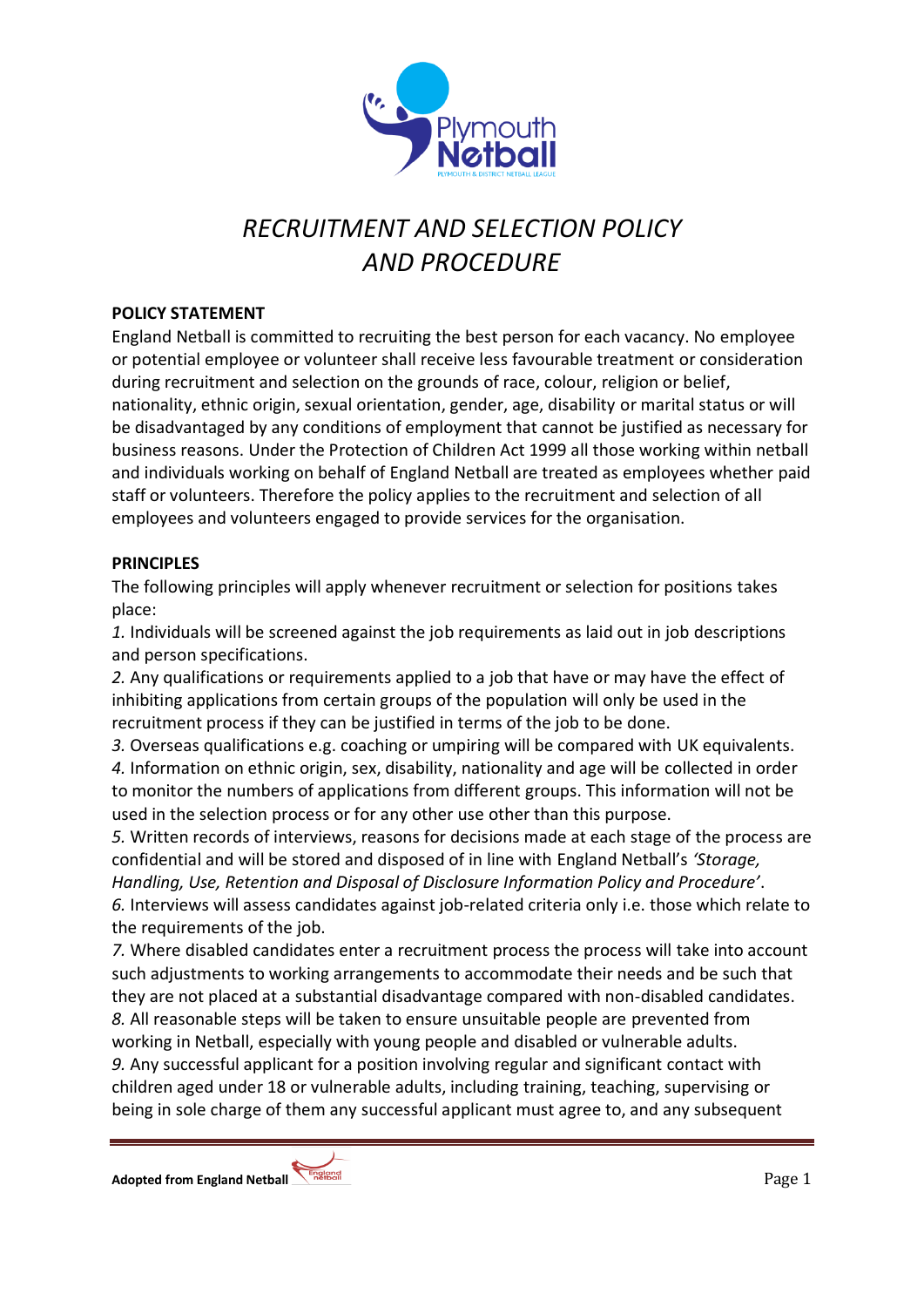

offer of employment will be, subject to an Enhanced Disclosure from the Criminal Records Bureau (CRB) within 8 weeks of their appointment.

*The following positions require a CRB check (as detailed in the England Netball Safeguarding and Protecting Young People in Netball Policy):*

- 1. Professional Staff
- 2. Coaches/assistant coaches
- 3. Team Managers
- 4. Umpires/officials
- 5. Welfare Officers
- 6. Physiotherapists/fitness trainers/other support staff such
- 7. Doctors
- 8. Netball administrators
- 9. Anyone assisting or supporting at any event.
- 10. CRB disclosures must be conducted through England Netball who have contracted with The Media Group to complete this process.
- 11. England Netball have jurisdiction to deal with any matter arising from any disclosure that contains relevant information.
- 12. For those positions where a disclosure is required, all job adverts and recruitment briefs will contain a statement that a CRB check will be requested in the event of the individual being offered the position.
- 13. Any disclosure information will be considered in line with the Company's Recruitment of Ex-Offenders Policy and Procedure subject to the Company's overriding obligations to protect the children and vulnerable adults in its charge.
- 14. England Netball reserve the right to withdraw deployment, suspend deployment or dismiss any person from netball in line with *England Netball Disciplinary Policy and procedures.*

# *PROCEDURE FOR VOLUNTEERS*

*Implementing England Netball's Recruitment Policy and Procedures within Regions, Counties and Clubs. The following procedures provide regions, counties and clubs with a framework of best practice to adopt when recruiting new staff or volunteers*

# **Planning and Advertising**

• Ensure there are clear roles and responsibilities for all paid and voluntary positions you are recruiting for i.e. a job description.

• Identify the skills and experiences that are needed i.e. a person specification (contact England Netball's Volunteer Manager for support in developing job descriptions/roles and person specifications).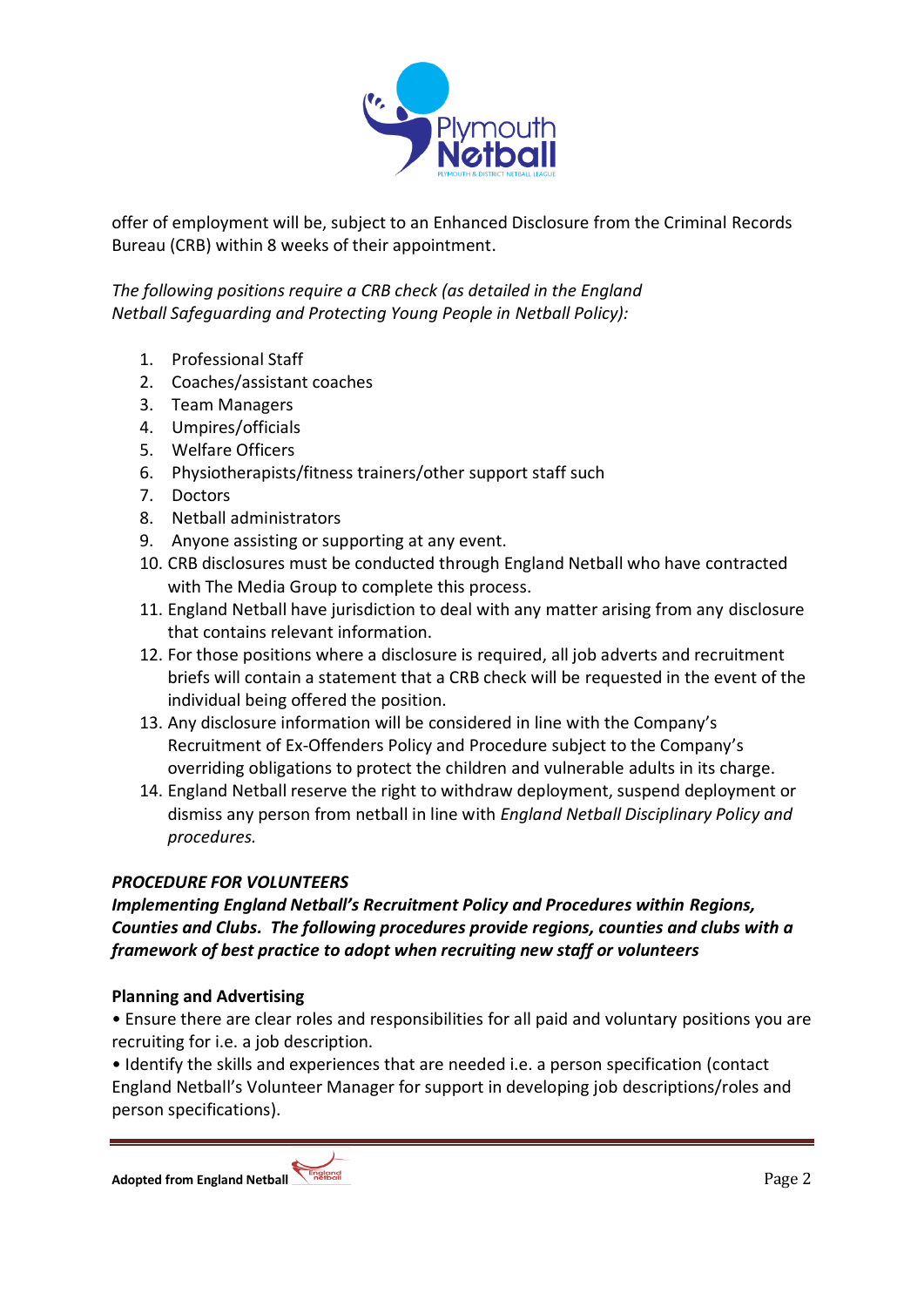

• When any role within a Club is vacant, it is important to ensure that the role is advertised.

• Advertising the post on notice boards at the facility that you use, or through club

newsletters or contacting the local volunteer bureaus can help to attract new volunteers to your club.

- Contact England Netball to ask for support in advertising any vacant positions.
- Ask for proof of identification of any applicant i.e. passport or driving licences.

• Ensure that there are at least two officials form the regions/county/club who look at the application forms.

- Put together a pack for applicants to include:
	- Aims of the region/county/club or organisation
	- Job description/role
	- Experience and skills required
	- Safeguarding and Protecting Young People in Netball Policy and
	- Procedures
	- Codes of Conduct
	- Application form

# **Applications**

Key information you require through the application form;

- Name, address and the right to work e.g. through a national insurance number.
- Confirmation of identity.
- Relevant experience, qualifications and training undertaken.
- Listing of past career or involvement in sport/netball (to confirm experience and identify any gaps).
- The names of at least two people (not relatives) willing to provide written references that comment on the applicant's previous experience of, and suitability for, working with young people (previous employer).
- Self Disclosure detailing any action taken against them in relation to child abuse, sexual offences or violence or if they are know to Children's Social Care Services.
- The applicant's commitment (a signed agreement) to abide by England Netball's Code of Conduct and safeguarding and Protecting Young People in Netball Policies and Procedures.
- Failure to adhere and comply may result in disciplinary action in line with *England Netball's Disciplinary Regulations* and could result in the individual having their deployment withdrawn, suspended or dismissed from the club/sport.
- A small group of officials from the regions/county/club need to shortlist the applicants and invite them to an interview.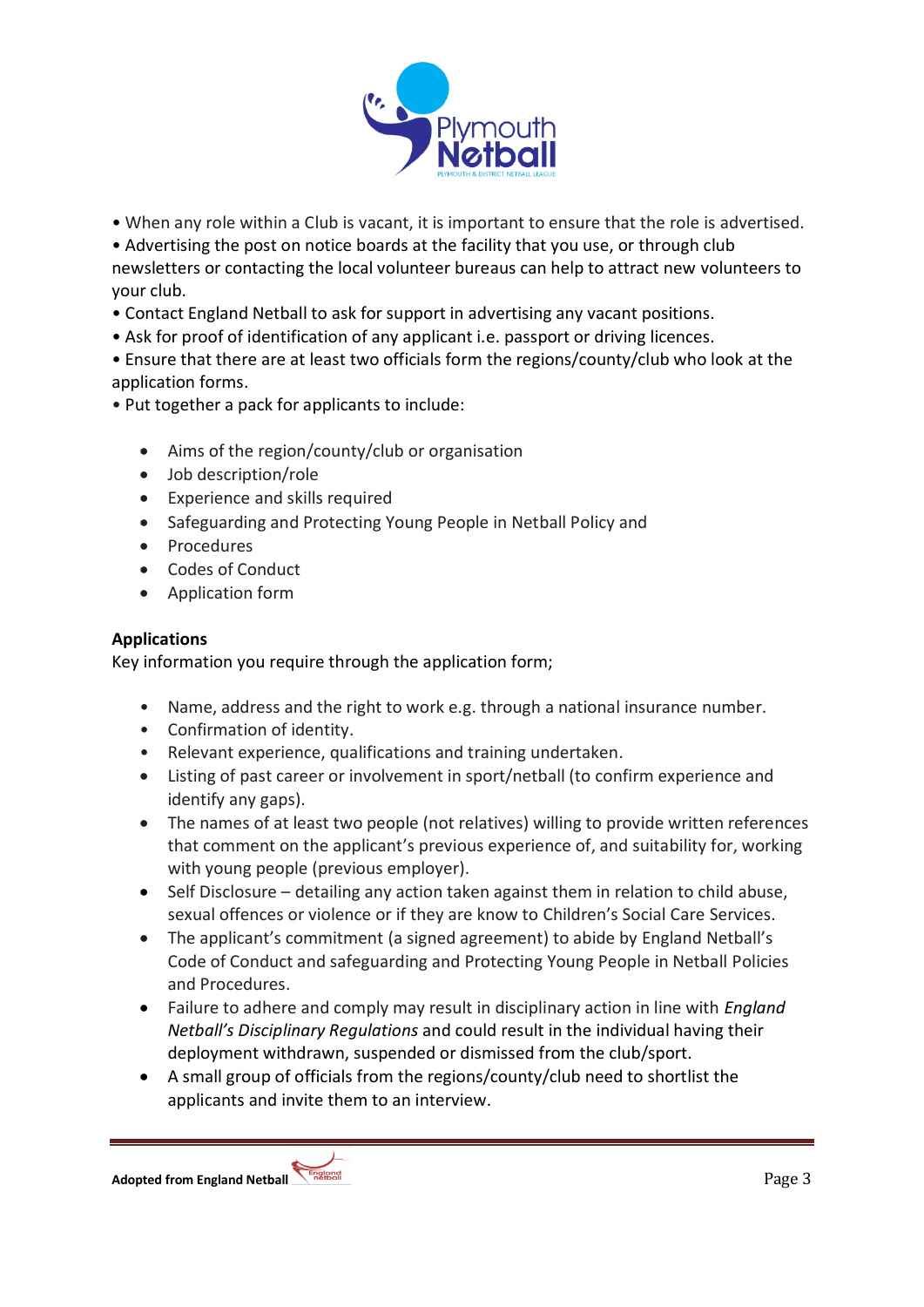

## **Screening and Checking**

- At least two references must be provided, one of which relates to the applicants experience of working with young people and children.
- All references must be in writing and can be followed up by telephone.
- If there are concerns which arise from the references, you should contact England Netball Lead Child Protection Officer for further support and guidance.
- If an applicant has not experience of working with young people, consideration must be given to training and support which may be provided through Netball.
- CRB checks must be conducted through England Netball. Please contact Workforce Development at England Netball Head Office for further support on completing the required checks. *(Please see either Safeguarding and Protecting Young People Netball Policy and Procedures or Recruitment and Selection Policy and Procedure for details on CRB checks.)*
- England Netball has jurisdiction to manage information received and matters arising through a CRB check.

#### **Interview**

- Meet with applicants before making recruitment decisions (perhaps using the same group that did the short listing).
- The meeting/interview provides an opportunity to explore in greater details information gathered on the application form.

It is also recommended that:

- Applicants are asked to bring official photographic proof of identity such as a passport or driving licence
- prepare questions in advance that will give the applicant an opportunity to demonstrate their relevant experience

As well as considering an applicants ability to fulfil a position, it is also important to assess their attitudes and commitment to child welfare. Examples of questions that might be asked are:

- tell us about any previous experience you have working with young people.
- give a child-related scenario and ask what they would do e.g. 'it is a winter evening and the training session has finished. A parent has not arrived – what would you do?' The applicant would be expected to say that they would stay with the child and contact parents to find out where they were.
- is there anything that we should know that would affect your suitability to work with children or young people?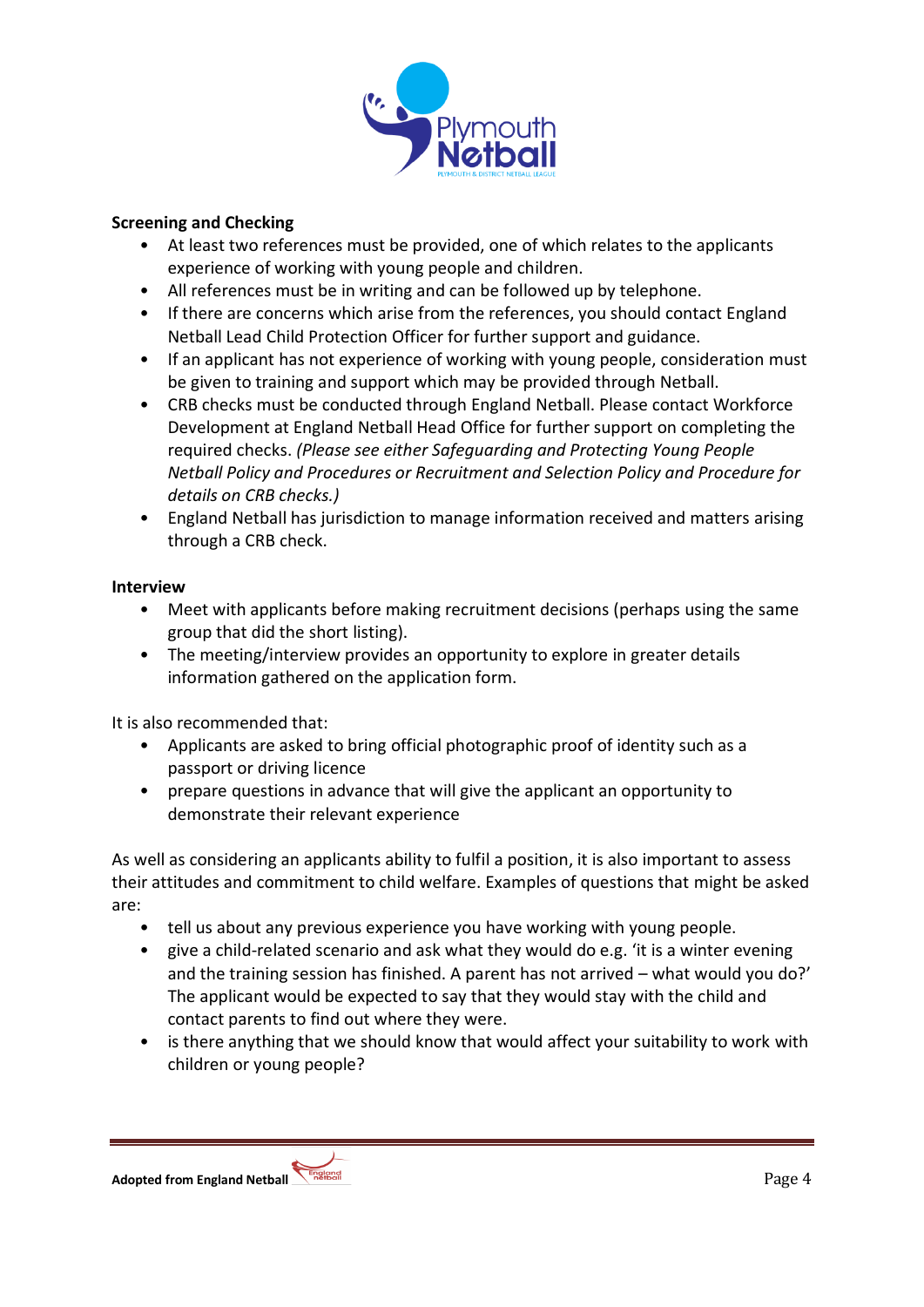

All offers are subject to two satisfactory references and a check on relevant qualifications. Where relevant, a satisfactory CRB and/or approval of a work permit may also be required. References will be requested once applicants have indicated acceptance. If, subject to offer, the references or CRB checks are not satisfactory, the offer may be revoked.

## **Induction**

All staff paid or voluntary must undergo an induction (formal or informal) to include:

- signing up to the club's safeguarding and protecting young people in netball policy and procedures, best practice guidelines and any codes of conduct that are appropriate.
- confirming and agreeing roles and responsibilities.
- any training needs are established and actioned.
- an initial period of supervision of mentoring could be introduced to support the volunteer.

## **Training**

Ongoing training will be provided to support the individual to fulfil their role. Appropriate Safeguarding and Child Protection training will enable an individual to recognise their responsibilities with regard to good practice and reporting poor practice or concerns regarding children.

*England Netball recommend all adults working with children and young people attend sports coach UK's Safeguarding and Protecting Children in Sport three hour awareness course.*

#### **Monitoring and Appraisal**

Appraisals/supervision meetings should be offered at regular intervals and more informal mentoring opportunities can support the individual on an ongoing basis. All staff or volunteers should be given the opportunity to:

- receive feedback
- identify training needs
- set new goals
- highlight any concerns about inappropriate behaviour